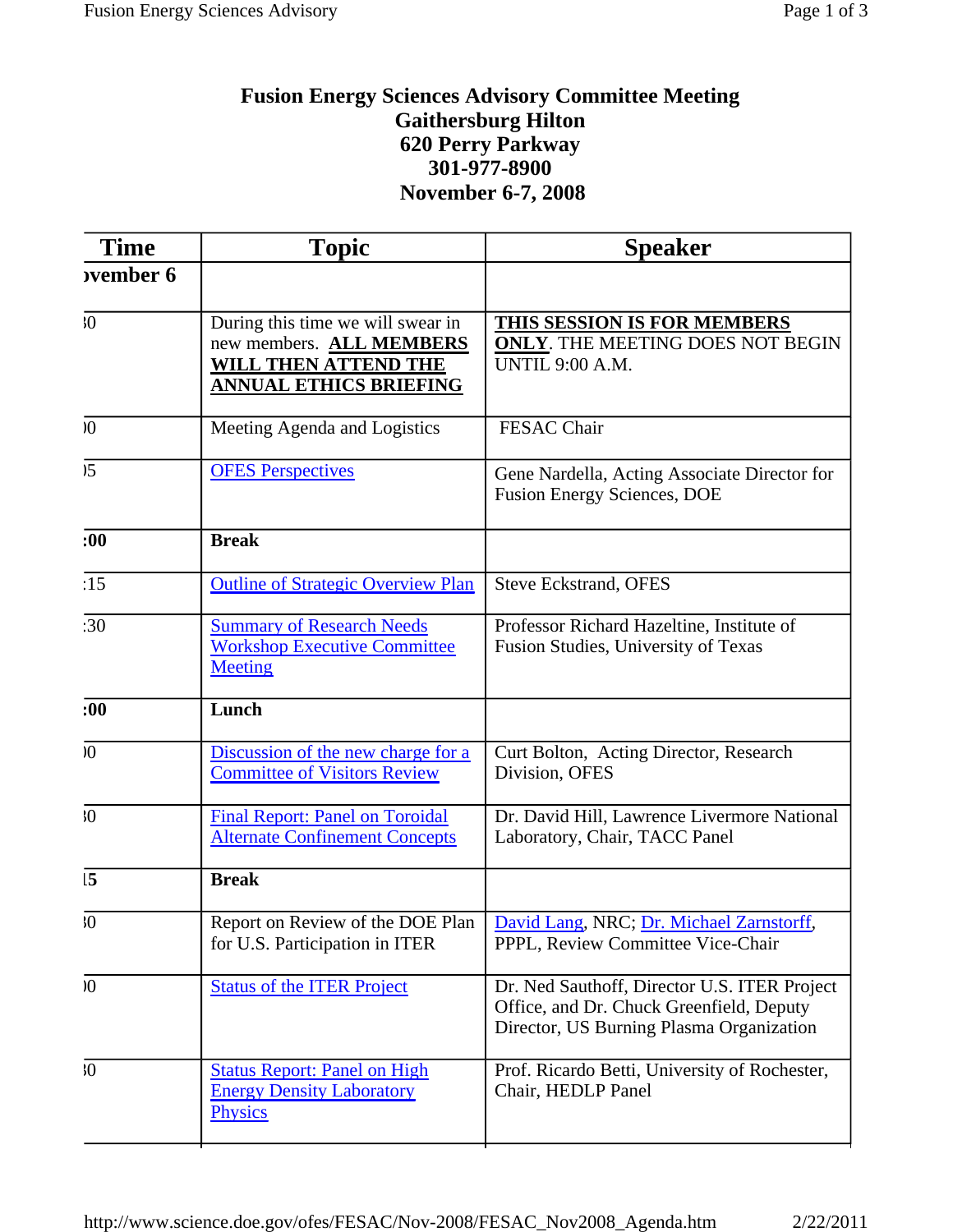| $30^{\circ}$              | <b>Public Comments</b> | <b>TBD</b> |
|---------------------------|------------------------|------------|
| $\boldsymbol{\mathsf{0}}$ | <b>Adjourn</b>         |            |